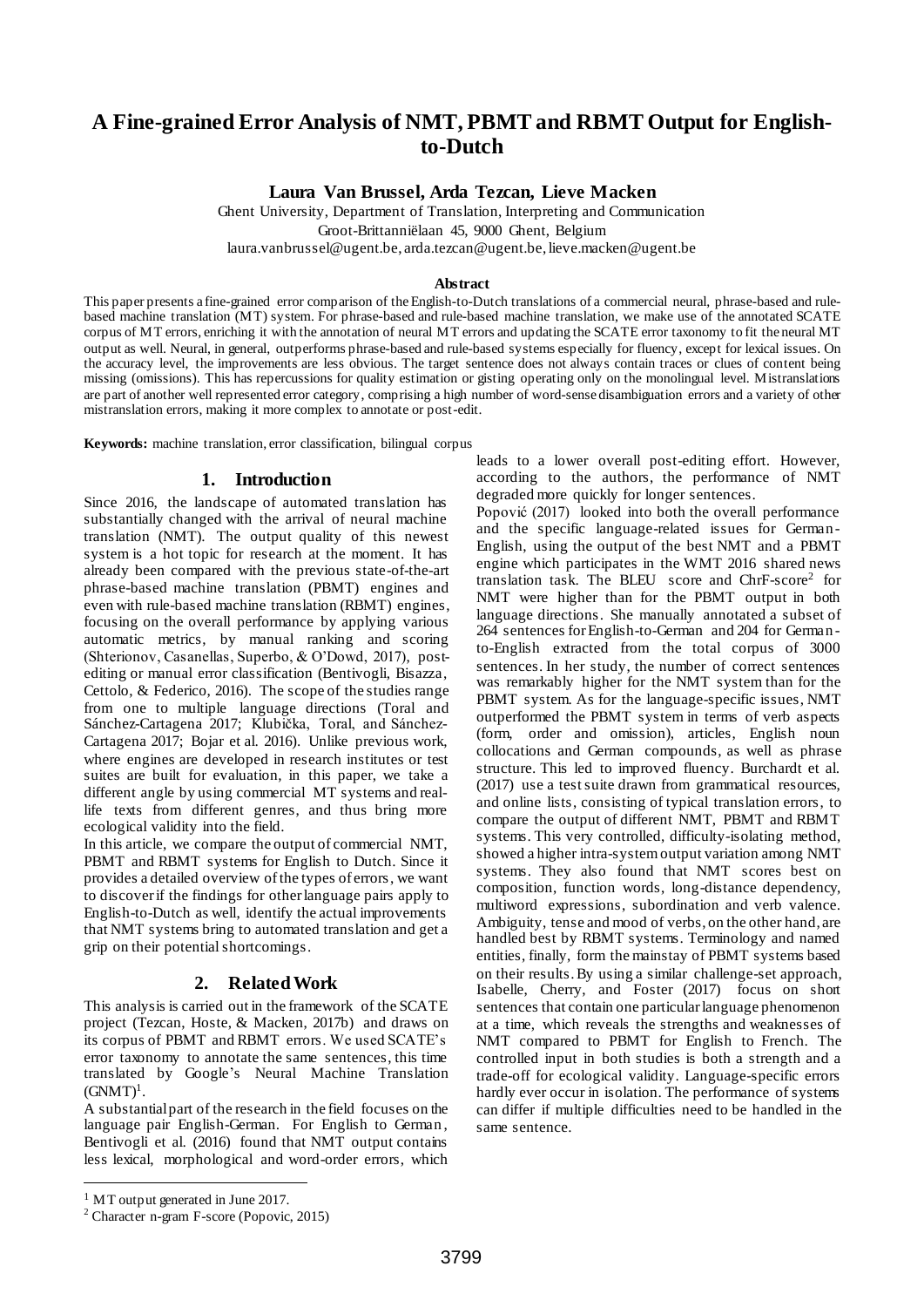Toral and Sánchez-Cartagena (2017), Bojar et al. (2016) and Castilho et al. (2017) take more language directions into account to evaluate and compare NMT and PBMT.

The MT systems involved in the news-shared task at WMT 2016 (Bojar et al., 2016) covered the language pairs English to German, Czech, Russian, Finnish, Romanian and Turkish. Thanks to a combination of BLEU scores and human ranking, the output of the best systems could be determined, listing NMT (more specifically the engine submitted by the University of Edinburgh) on top in most language directions or in second place except for English-Finnish. Toral and Sánchez-Cartagena (2017) took the output of the best NMT and PBMT systems from the news translation task of WMT16 as a starting point. They have proven that for all language pairs, there is a higher intersystem variability for NMT output and that the NMT output was more fluent. Furthermore, NMT generates more (correct) word reorderings for almost all language pairs (not the case for EN-DE and EN-FI). A negative correlation between sentence length and performance was confirmed for the majority of language directions. For sentences longer than 40 words, the PBMT systems even outperformed NMT, which they ascribe to the sub-word unit operating level of NMT. Finally, NMT performs better on inflection and reordering for all language directions. A word of caution has been added by Castilho et al. (2017). For English-German, English-Portuguese, English-Greek and English-Russian professional translators were asked to perform three tasks: post-editing, annotating and ranking the PBMT and NMT output. Although for all language pairs, NMT was ranked as most fluent, NMT produced more correct sentences, contained fewer inflectional and word order errors, and needed less effective post-edits, "the progress is not always evident" they warn. The participants

indicated that NMT errors were more difficult to identify, compared to the obvious word-order errors and disfluencies occurring in PBMT output. This is attributable to the higher omission, addition and mistranslation rates for NMT (as opposed to PBMT) in some language directions. They concluded that the throughput and temporal effort only marginally improved thanks to NMT.

# **3. Error classification**

For the annotation and classification of the MT errors, we made use of the SCATE error taxonomy (Tezcan et al., 2017b), which differentiates between fluency (assessing the well-formedness of the target language) and accuracy errors (concerning the transfer of source content).

For more information on the annotation guidelines and process, we would refer to Tezcan, Hoste, and Macken (2017). The advantage of the SCATE annotation method is that both fluency and accuracy errors are annotated separately and that the erroneous MT section is linked to the source section in the case of accuracy errors (except for omissions and additions, which are only labelled in source and target, respectively). The categories in the classification are based on MT-specific errors. A text span can receive multiple labels if different types of errors occur in this span. The fine-grained MT error annotations of

l

SCATE serve as training material to develop Quality Estimation systems for MT (Tezcan, Hoste, & Macken, submitted, 2017a).

For the annotation of NMT, we added two extra categories: i) 'fluency-grammar-extra-repetition' (see section 5.2.2), and ii) 'accuracy-mistranslation-semantically unrelated' (see section 5.1.1). The existing annotations for 'fluencygrammar-extra' in the RBMT and PBMT subsets were revised in case the new category suited the output better. Accordingly, all subsets now bare the same updated annotation labels, allowing for a fair comparison.

# **4. Research setup**

# **4.1 Data Sets**

The SCATE corpus of MT errors was built with sentences extracted from the Dutch Parallel Corpus (Macken, De Clercq, & Paulussen, 2011). From this balanced, commercial and copy-right-cleared corpus, an equal number of 665 sentences was selected from three different text types (non-fiction, external communication and journalistic texts<sup>3</sup>).

# **4.2 MT systems**

For the SCATE corpus of MT errors, created in 2014, Systran<sup>4</sup> was used as RBMT system and Google Translate as PBMT system. Around the beginning of October 2016, Google switched to neural, launching Google's Neural Machine Translation system.The architecture of this model consists of deep Long Short-Term Memory recurrent neural networks (LSTM RNNs) with eight encoder and eight decoder layers that use residual connections and attention connections (Wu et al., 2016).

# **4.3 Annotations**

A total of six annotators (all with a linguistic background) worked on this project. For the PBMT and RBMT subsets, two pairs annotated in parallel in June 2014; in June 2016, one pair was assigned this task for NMT. For the actual annotation process, the brat rapid annotation<sup>5</sup> tool was used. To ensure consistency and a higher inter-annotator agreement, annotation guidelines and a reference translation were provided, together with periodic revision moments for questions and answers.

# **5. Error analysis**

A quick glimpse at the overall error statistics in Table 1 reveals that also for English-Dutch, NMT makes fewer mistakes and generates more sentences that are completely correct.

|              | <b>RBMT</b> | <b>PRMT</b> | <b>NMT</b> |
|--------------|-------------|-------------|------------|
| Accuracy     | 1309        | 741         | 472        |
| Fluency      | 1831        | 1531        | 719        |
| <b>Total</b> | 3140        | 2272        | 1191       |

Table 1: Total number of errors

<sup>4</sup> Systran Enterprise Edition, version 7.5

<sup>&</sup>lt;sup>3</sup> The Dutch Parallel Corpus comprises two additional text types that were not used by SCATE: administrative texts and instructive texts.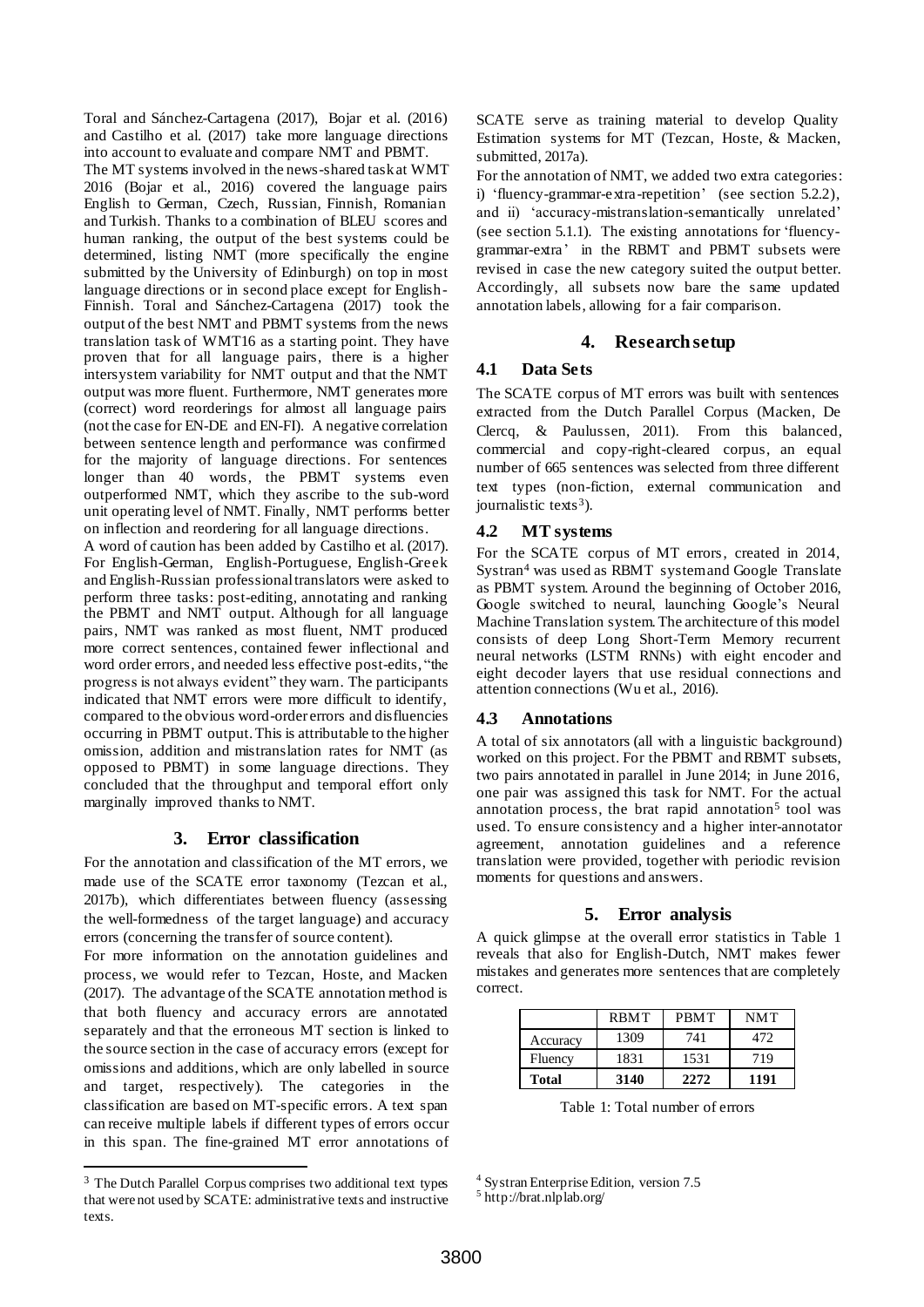|                   | <b>RRMT</b> | <b>PRMT</b> | NMT   |
|-------------------|-------------|-------------|-------|
| Correct sentences |             | 130         |       |
| In %              | 2%          | $(10\%)$    | $3\%$ |

Table 2 : Correct sentences in MT output

Table 2 illustrates that the NMT output surpasses the other systems. One third of the sentences has been translated correctly by NMT, while this rate is much lower for RBMT and PBMT.

### **5.1 Accuracy errors**

Accuracy concerns the transfer of information and meaning from source to target language. The following main categories can be distinguished: mistranslation, do-nottranslate (DNT), untranslated, addition, omission, and mechanical.<sup>6</sup> 'Mistranslations' comprise all errors for which the source content has been translated incorrectly (the subcategories will be mentioned below). The label 'DNT' is used for instances in which one or more source words have been translated unnecessarily, e.g. for proper names. 'Addition' refers to errors in which the target content is not present in the source, while for 'omission' some source content is absent in the target sentence. All mistakes concerning non-meaning (mostly punctuation errors only visible on bilingual level) fall under the category 'mechanical'.

| Accuracy errors   | <b>RBMT</b> | <b>PBMT</b> | <b>NMT</b> |
|-------------------|-------------|-------------|------------|
| Mistranslation    | 972         | 483         | 330        |
| <b>DNT</b>        | 116         | 14          | 22         |
| Untranslated      | 65          | 69          | 44         |
| Addition          | 61          | 39          | 2          |
| Omission          | 43          | 115         | 62         |
| <b>Mechanical</b> | 52          | 21          | 12         |
| <b>Total</b>      | 1309        | 741         | 472        |

Table 3: Overview of the number of accuracy errors

Table 3 shows that overall, NMT scores better on accuracy than previous systems. However, upon closer inspection, it becomes evident that PBMT handles DNT issues better than NMT. This comes as no surprise, since most of the DNT errors are instances of proper names, a reported strength of PBMT (Burchardt et al., 2017). We also observe that RMBT output contains the fewest omissions. The main category 'mistranslation' is obviously a tough nut to crack for automated translation, as it is the category with the highest number of accuracy errors in all three systems, urging us to dig a little deeper.

#### **5.1.1 Mistranslation errors**

l

'Mistranslation' refers to incorrectly translated source content and is subdivided in the following subcategories: multiword expressions (MWE), part of speech (POS), sense, partial and other. The label 'partial' is used for partial translations of verbs (especially for Dutch, separable verbs). The container 'other' comprises mistranslations of the verb tense and voice, or the number (noun/ verb). To cover the instances for which the target word(s) could never be a plausible translation of the given source word, we introduce the label "semantically unrelated". An example:

EN: … to build the first ever dynamic billboard to **grace** the streets of Glasgow.

NL: … om het eerste dynamische billboard te bouwen om de straten van Glasgow te **grazen**.

In the sentence above 'grace' is translated by 'grazen', the Dutch equivalent of 'to graze'. This new category reveals a high number of semantically unrelated mistranslations in the NMT output, an error that does not occur in RBMT and only rarely in PBMT output.

|              | <b>RBMT</b> | PBMT | <b>NMT</b> |
|--------------|-------------|------|------------|
| <b>MWE</b>   | 288         | 139  | 87         |
| <b>POS</b>   | 52          | 44   | 19         |
| Sense        | 580         | 208  | 117        |
| Partial      |             | 41   | 6          |
| Semantically |             | g    | 44         |
| Unrelated    |             |      |            |
| Other        | 48          | 42   | 57         |
| <b>Total</b> | 972         | 483  | 330        |

|  | Table 4 : Differentiation of mistranslation errors |  |
|--|----------------------------------------------------|--|
|--|----------------------------------------------------|--|

Table 4 further illustrates the improvement that NMT has made on almost all mistranslation categories, except for 'other'.

#### **5.1.2 Omissions**

Castilho et al. (2017) reported the problem of omissions in NMT output. When scanning the error statistics in Table 5, we can see that also in our data set, NMT makes fewer omission errors than PBMT. However, the ratio of omitted words per omission error is much higher in NMT than in PBMT and RBMT.

|             | # Omissions | # Annotated | Average # words |
|-------------|-------------|-------------|-----------------|
|             |             | words       | per omission    |
| <b>RBMT</b> | 43          | 46          | 1.07            |
| <b>PBMT</b> | 115         | 125         | 1.09            |
| NMT         |             | 93          |                 |

Table 5: The number of omission errors compared to the number of words per omission error

Looking back at the corpus, we see that the nature of the omission errors has changed. Often, the NMT output does not provide any clues that source content has been omitted. Wu et al. (2016) already commented: "MT systems sometimes produce output sentences that do not translate all parts of the input sentence – in other words, they fail to completely 'cover' the input, which can result in surprising translations".

<sup>6</sup>The actual SCATE taxonomy also includes the categories 'terminology', 'source' and 'other', but these are left out here as there were no occurrences for any of the three systems.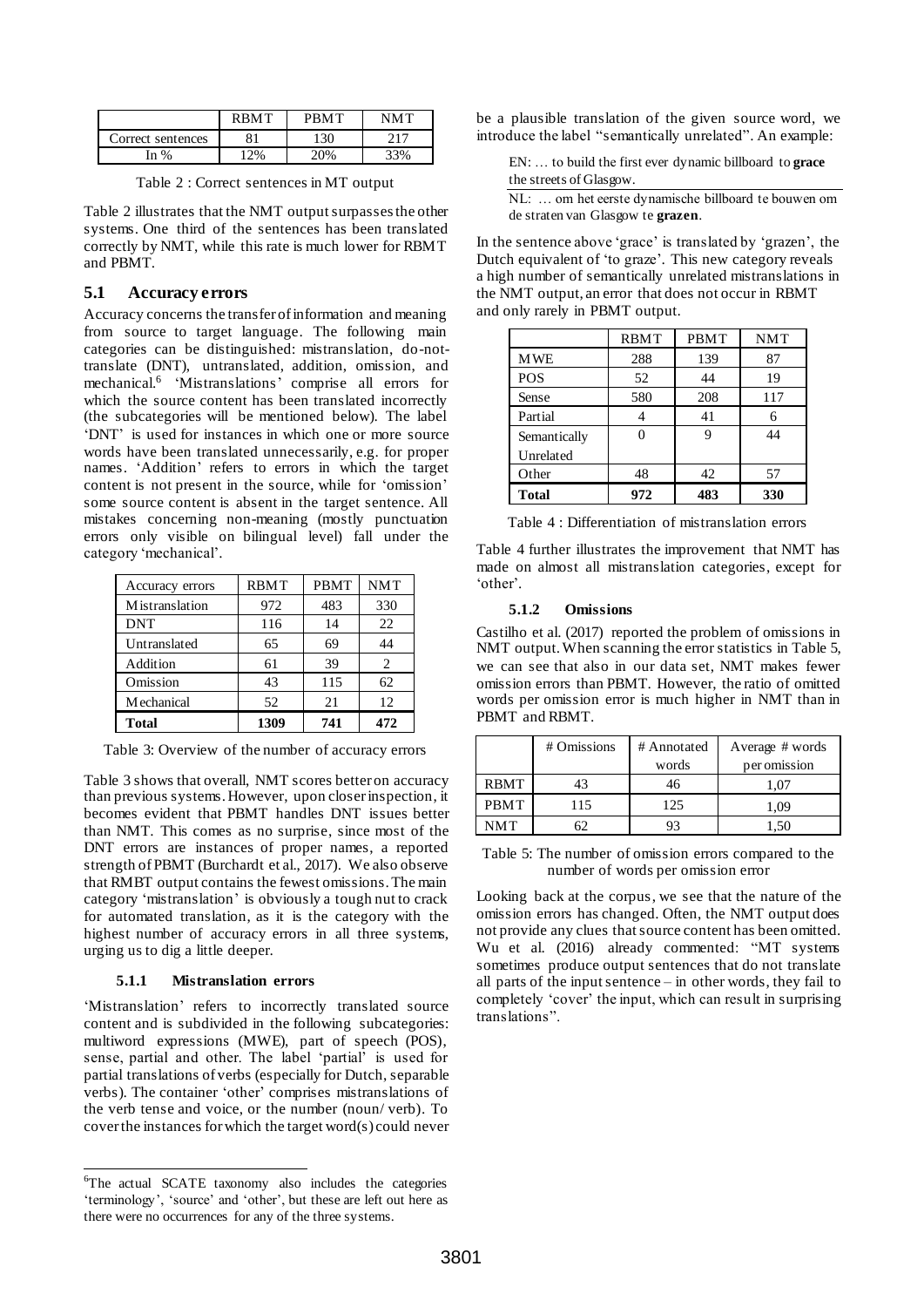|                        | <b>RBMT</b> | <b>PBMT</b> | <b>NMT</b> |
|------------------------|-------------|-------------|------------|
| <b>Total omissions</b> | 43          | 115         | 62         |
| Content words          | 6           | 80          | 53         |
| Function words         | 37          | 35          | g          |
| % Content words        | 0.14%       | 69,96 %     | 85,48 %    |
| Visibility             | 40          | 89          | 19         |
| Invisibility           | 3           | 26          | 43         |
| % Invisibility         | $\%$        | 23 %        | $\%$       |

Table 6: Subdivision of omission errors based on their type and visibility

For each omission, the number of words, type and visibility was annotated. The type of omission differentiates between content words and function words, the latter having a less severe impact on the accuracy of the translation. NMT drops, on average, more content words than RBMT and PBMT.

Another interesting aspect is the visibility of the omission error when there are traces in the target sentence that source content is missing. The visibility of an omission error can be defined as the expectation of content being missing when only reading the translation (without comparing it to the source). In other words, is the omission visible/ expected at monolingual level? To check for visibility of omission errors, all sentences with omission errors were extracted. The annotator indicated, with yes or no, if it was evident from reading only the target sentences if source content was missing.

A few examples will illustrate the invisibility of the omission error in the MT output when only the Dutch target translation is read. These are all examples from NMT.

EN: In Kinshasa, a Belgian colleague is busy with a similar fistula project with which we **would like to** collaborate more effectively.

NL: In Kinshasa is een Belgische collega bezig met een soortgelijk fistelproject waarmee we effectiever samenwerken.

EN: "There is almost no contact now between Israeli and Palestinian writers," Grossman told **me**.

NL: "Er is nu bijna geen contact tussen Israëlische en Palestijnse schrijvers, " vertelde Grossman.

For RBMT and PBMT, the omissions are being anticipated by fluency errors. The reverse is true for NMT, where the fluency is no indicator that all the source content is being transferred into the target. Even text spans of 4 words are being fluently omitted by NMT. We can conclude that the nature of the omission errors has changed. This forms a major issue not only for annotators and post-editors, but also for everybody using these commercial systems online for free, disposing only of the target text. In research, this issue challenges quality estimation of NMT output and gisting.

### **5.2 Fluency errors**

As mentioned before, fluency deals with the wellformedness of the target language, regardless of the transmission of content and meaning from the source into the target sentence. The following categories are identified: grammar, lexicon, orthography, multiple errors and other. The labels of most error categories are self-explanatory ,

except for the label 'multiple errors', which is used when an accumulation of fluency errors on a text span makes it hard to identify the error separately. Table 7 gives an overview of the fluency performance of the different systems.

| Fluency         | <b>RBMT</b> | <b>PBMT</b> | <b>NMT</b> |
|-----------------|-------------|-------------|------------|
| Grammar         | 864         | 932         | 260        |
| Orthography     | 290         | 253         | 95         |
| Lexicon         | 533         | 235         | 358        |
| Multiple errors | 144         | 110         |            |
| Other           |             |             |            |
| Total           | 1831        | 1531        | 719        |

Table 7: Overview of the number of fluency errors

As previous research confirms, fluency is handled best by NMT for English-Dutch as well. The improvements are enormous for all categories, except for lexicon, which, therefore, draws our attention.

### **5.2.1 Lexicon**

Lexical errors are split into two subcategories: 'nonexistent' and 'lexical choice'. The latter distinguishes 'content words' from 'function words'. Table 8 gives an overview of all the lexical errors in the MT output. From the results in Table 8, it is clear that NMT makes much more lexical choice errors than PBMT, but it is actually only the content words that cause difficulties. For function words, NMT scores best.

| Lexical choice       | <b>RBMT</b> | SM T | NM T |
|----------------------|-------------|------|------|
| Total                | 468         | 181  | 304  |
| Content word         | 290         | Q 1  | 226  |
| <b>Function Word</b> |             |      |      |

Table 8: Subdivision of lexical choice errors

In many instances, the category 'Fluency-Lexical Choice' occurs together with an accuracy error for 'Mistranslation-Sense-Content word'. This type of fluency error is the clue that source content has not been rendered correctly.

#### **5.2.2 Grammar**

Another well represented fluency error category is grammar. Comparing the three paradigms, we see the progress that has been made. A further subdivision of this category is presented in Table 9.

| Grammar               | <b>RBMT</b> | <b>PBMT</b> | <b>NMT</b> |
|-----------------------|-------------|-------------|------------|
| Word form             | 143         | 245         | 73         |
| Word order            | 372         | 311         | 42         |
| Extra word $(s)$      | 162         | 99          | 46         |
| $M$ issing word $(s)$ | 162         | 247         | 83         |
| Multi word syntax     | 24          | 27          | 11         |
| other                 |             | 3           |            |
| <b>Total</b>          | 864         | 932         | 260        |

Table 9: Subdivision of grammar errors

It is worthwhile to take a look into 'extra words'. Table 10 shows the newly added 'repetition' subcategory to label words or word groups that are unnecessarily repeated. The rest category 'other' contains all other extra words in the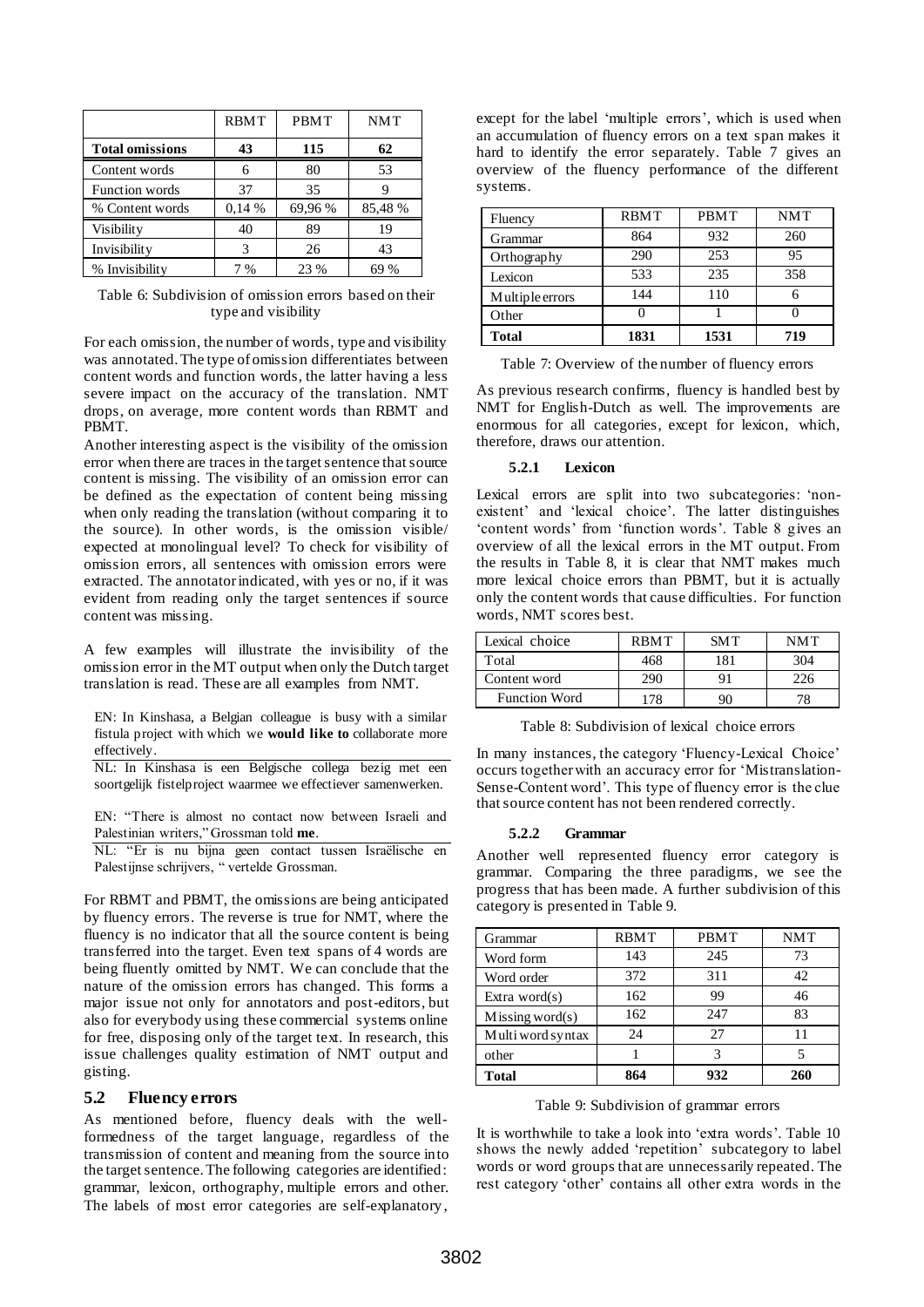target sentences, that should not be there. An example of repetition is illustrated below:

EN: Located above Glasgow Central Station, on the corner of Union Street and Gordon Street, the **55 square metre** LED screen faces directly onto Renfield street-- the second largest retail location in the United Kingdom, and is visible across a range of over 600 metres.

NL: **Het 55 vierkante meter** LED- scherm ligt boven het central station van Glasgow, op de hoek van Union Street en Gordon Street. Het scherm **heeft een oppervlakte van 55 meter** en is direct zichtbaar op Renfield Street, de tweede grootste winkelplaats in het Verenigd Koninkrijk.

The words in bold in the source sentence have been translated in 2 places (also in bold) in the target sentences. A subdivision of all extra word errors is presented in Table 10.

|             | <b>RRMT</b> | <b>PRMT</b> | NMT |
|-------------|-------------|-------------|-----|
| Extra words | .62         | 99          | 46  |
| Repetition  |             |             |     |
| Other       | 53          |             |     |

Table 10: Subdivision of 'grammar extra words' errors

Although NMT has less superfluous words in its output, it has a higher number of repetitions of one or more words than the other systems.

### **5.3 Long sentences**

In literature, long sentences have been reported as a weakness of NMT systems. Bentivogli et al. (2016) found that the performance of NMT degraded faster with increased segment length. Toral and Sánchez-Cartagena (2017) confirmed this negative correlation and even reported that PBMT outperforms NMT for sentences consisting of 40 or more words.

|                          | <b>RBMT</b>     | <b>PBMT</b> | <b>NMT</b> |  |  |
|--------------------------|-----------------|-------------|------------|--|--|
| Long sentences           |                 |             |            |  |  |
| # Errors                 | 446             | 335         | 157        |  |  |
| # Target words           | 1791            | 1749        | 1677       |  |  |
| # Unique annotated words | 821             | 685         | 195        |  |  |
| % Erroneous words        | 46%             | 39%         | 12%        |  |  |
|                          | Short sentences |             |            |  |  |
| # Errors                 | 230             | 175         | 104        |  |  |
| # Target words           | 969             | 958         | 950        |  |  |
| # Unique annotated words | 225             | 228         | 113        |  |  |
| % Erroneous words        | 23%             | 24%         | 12%        |  |  |

Table 11: Performance on long sentences (min. 40 words) compared to short sentences (max. 10 words)

Table 11 shows us that NMT still outstrips PBMT for long sentences. In fact, two of the 38 long sentences in our corpus were translated without errors by NMT. PBMT and RBMT produced no correct long sentences.For the sake of completeness,we include the performance of all engines on all 145 short sentences found in our corpus as well. In addition to the number of errors, Table 11 also presents the number of target words and the number of unique annotated words for each system. In the number of unique annotated words, every erroneous word is only counted once, even though it might be annotated multiple times in the same sentence.

The percentage of wrong words in long and short sentences in our subset for NMT is the same. The expected degradation of NMT performance in long sentences, doesn't hold (anymore). To overcome the accumulation of errors in longer sentences in NMT, different architectures have been examined and tested (Barone, Helcl, Sennrich, Haddow, & Birch, 2017) and all kinds of attentional mechanisms have been investigated (Luong, Pham, & Manning, 2015) and implemented. The GNMT's architecture has also been enhanced by a bi-directional encoder for the bottom layer only, allowing for a maximu m possible parallelisation during computation (Wu et al., 2016).

### **6. Conclusions and outlook**

In this paper we compared the NMT output with RBMT and PBMT translations, providing an overview of the strengths and weaknesses of NMT. We explained why we expect that NMT output is more difficult to post-edit, by elaborating on the special and less transparent character of some types of NMT errors. Omissions and mistranslations that are semantically unrelated to the source, will be a future challenge, especially for all activities that only take the translation product into account (e.g. gisting and quality estimation of MT output).

# **7. Bibliographical References**

- Barone, A. V. M., Helcl, J., Sennrich, R., Haddow, B., and Birch. (2017). Deep architectures for NMT. In Proceedings of the conference on Machine Translation (WMT), Vol. 1, pp. 99–107, Copenhagen, Denmark, September. Association for Computational Linguistics.
- Bentivogli, L., Bisazza, A., Cettolo, M., and Federico, M. (2016). Neural versus phrase-based machine translation quality: a case study. In Proceedings of the 2016 Conference on Empirical Methods in Natural Language Processing (EMNLP), pp. 257– 267, Austin, Texas, November.
- Bojar, O., Chatterjee, R., Federmann, C., Graham, Y., Haddow, B., Huck, M. et al. (2016). Findings of the 2016 conference on Machine Translation, In Proceedings of the First Conference on Machine Translation: Shared Task Papers (WMT), Vol. 2, pp. 131–198, Berlin, Germany, August. Association for Computational Linguistics.
- Burchardt, A., Macketanz, V., Dehdari, J., Heigold, G., Peter, J.-T., and Williams, P. (2017). A Linguistic Evaluation of Rule-Based, Phrase-Based, and Neural MT Engines. *The Prague Bulletin of Mathematical Linguistics*, *108*(1), pp. 159–170.
- Castilho, S., Moorkens, J., Gaspari, F., Calixto, I., Tinsley, J., and Way, A. (2017). Is Neural Machine Translation the New State of the Art? *The Prague Bulletin of Mathematical Linguistics*, *108*(1), pp. 109–120.
- Isabelle, P., Cherry, C., and Foster, G. (2017). A challenge set approach to evaluating machine translation. In Proceedings of the 2017 Conference on Empirical Methods in Natural Language Processing (EMNLP), pp. 2486–2496, Copenhagen,